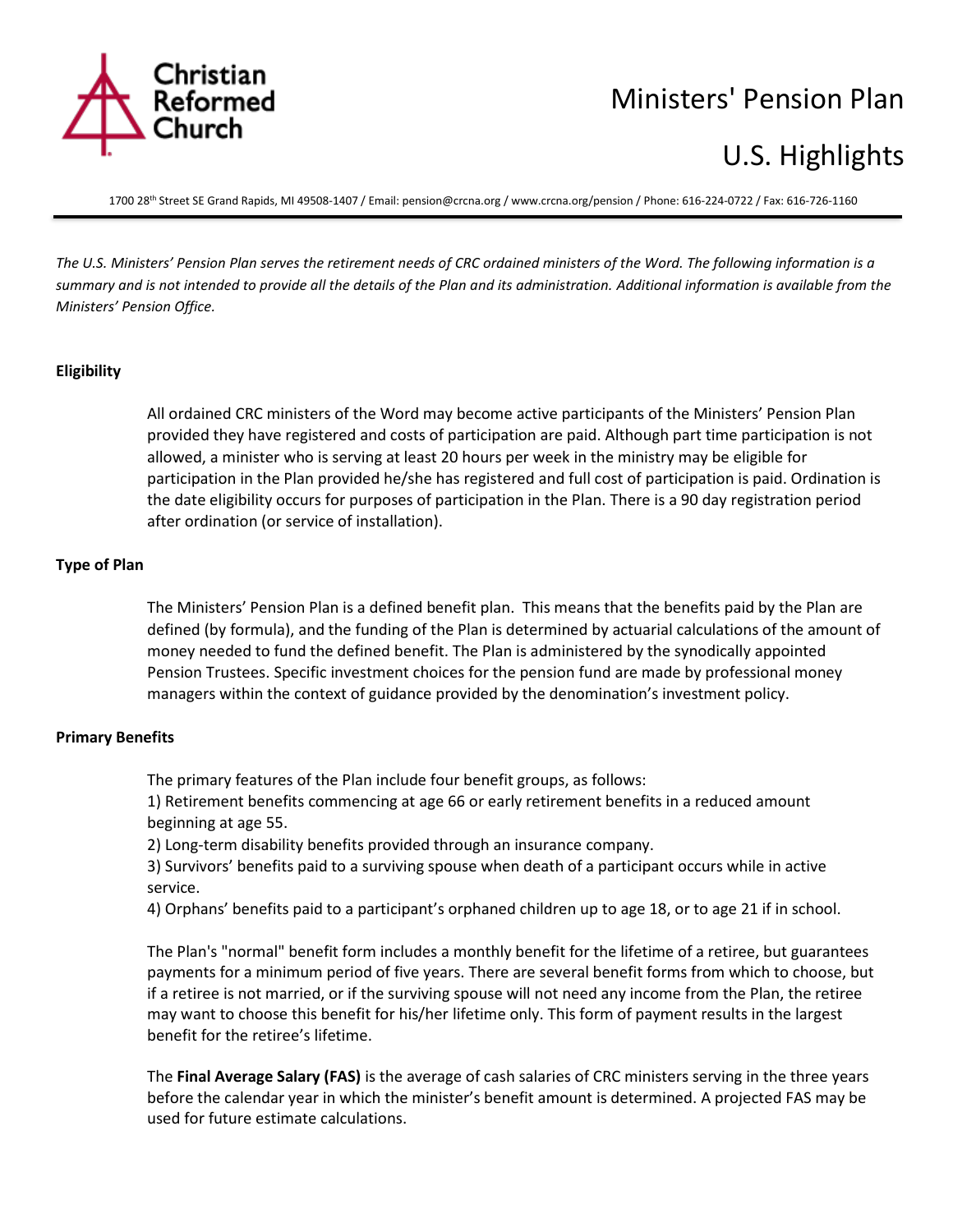The amount due to the retiree in most cases is the sum of the following:

- 1.1% multiplied by the FAS, then multiplied by a minister's pensionable years of service before January 1, 1985.
- 1.46% multiplied by the FAS, then multiplied by a minister's pensionable years of service from January 1, 1985 through December 31, 2010.
- 1.3% multiplied by the FAS, then multiplied by a minister's pensionable years of service after December 31, 2010.

### **Example of pension benefit calculation**

If a minister has 38.5 years of pensionable service at the time of his retirement (at age 66) on June 27, 2022, the normal benefit would be calculated as follows:

1.10% x \$56,625 (FAS) x 1.0 years = \$622.88 1.46% x \$56,625 (FAS) x 26.0 years = \$21,494.85 1.30% x \$56,625 (FAS) x 11.5 years = \$8,465.44 These total \$30,583.17 per year or \$2,549 (rounded) per month in U.S. funds.

Although this is the normal form, it may not be the one most suited to the needs of this minister and his or her spouse. The minister may be eligible to choose from 12 benefit forms including this form (Option No. 1) shown below:

|                | <b>Retiree Pension</b> |              | <b>Spousal Pension</b> |                |
|----------------|------------------------|--------------|------------------------|----------------|
|                | Monthly                | Years        | Monthly                | Percent of     |
|                | Amount                 | Term Certain | Amount                 | Retiree Amount |
|                |                        |              |                        |                |
| Normal Benefit | \$2,549                | 5            | \$                     | $(0.00\%)$     |
| Option No. 2   | \$2,464                | 10           | $\frac{5}{5}$          | $(0.00\%)$     |
| Option No. 3   | \$2,349                | 15           |                        | $(0.00\%)$     |
| Option No. 4   | \$2,297                | 5            | \$1,531                | (66.67%)       |
| Option No. 5   | \$2,269                | 10           | \$1,513                | (66.67%)       |
| Option No. 6   | \$2,223                | 15           | \$1,482                | (66.67%)       |
| Option No. 7   | \$2,355                | 5            | \$1,177                | $(50.00\%)$    |
| Option No. 8   | \$2,315                | 10           | \$1,157                | $(50.00\%)$    |
| Option No. 9   | \$2,253                | 15           | \$1,127                | $(50.00\%)$    |
| Option No. 10  | \$2,188                | 5            | \$2,188                | $(100.00\%)$   |
| Option No. 11  | \$2,183                | 10           | \$2,183                | $(100.00\%)$   |
| Option No. 12  | \$2,165                | 15           | \$2,165                | $(100.00\%)$   |

#### **Pensionable Years of Service**

Assuming costs are paid, pensionable years of service are the sum of the following:

- (a) Service as the pastor of an organized Christian Reformed Church or as an endorsed chaplain, plus
- (b) Other service as approved by synod, plus
- (c) Approved leave of absence or severance.